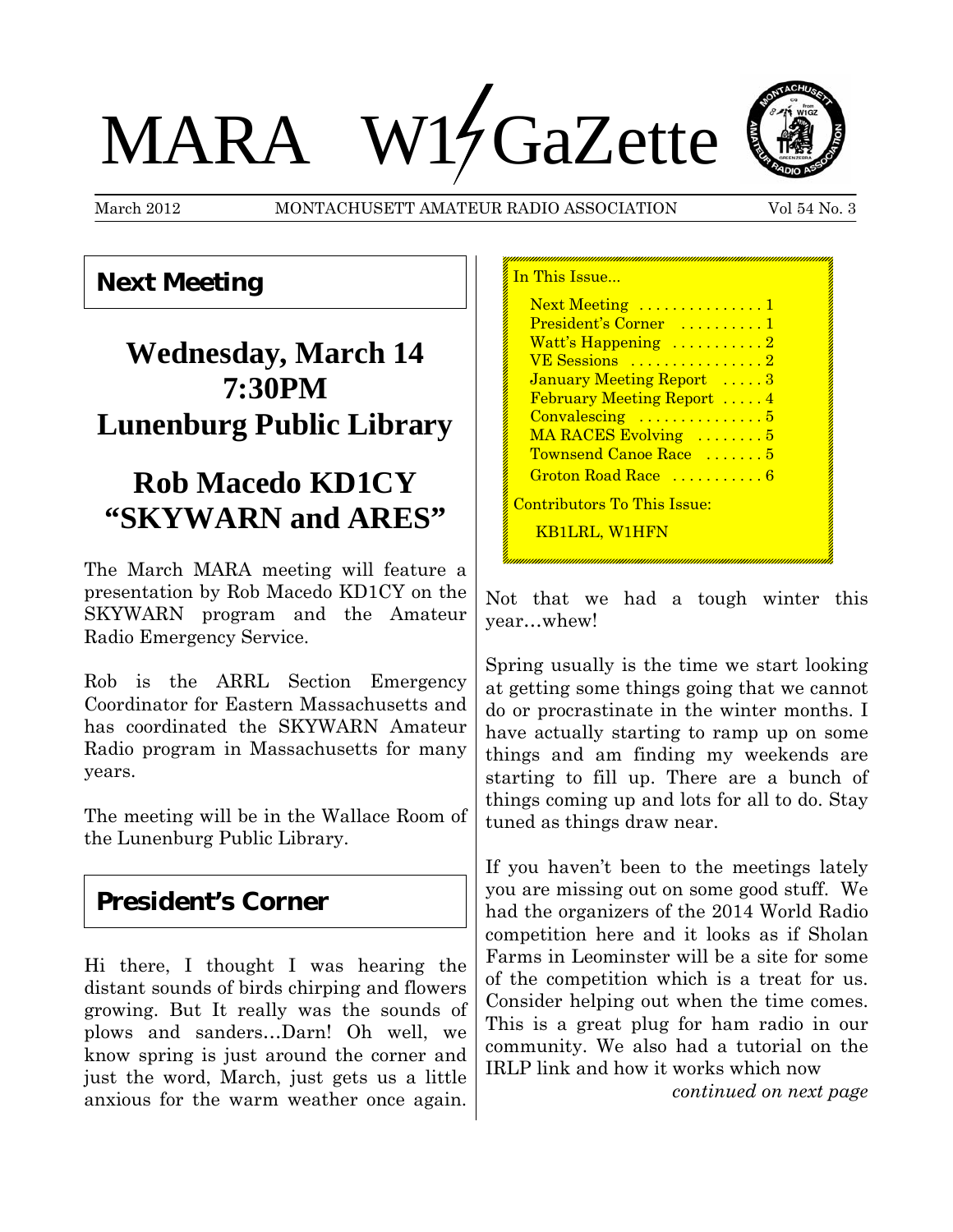## **Watt's Happening**

#### **Sundays, 0800 local 5330.5** (ch 1) USB

Western Mass Emergency 60M Net Alternate frequencies are 5346.5 (ch 2), 5366.5 (ch 3), 5371.5 (ch 4), and 5403.5 (ch 5).

#### **Sundays, 0830 local 3937**

Western Mass Emergency Net. Alternate frequency is 3942 in case of QRN, QRM, or frequency in-use. Also a good idea to scan up and down 10kHz if you cannot find the net.

**Sundays, 0900 local 145.45-** Montachusett Emergency Net

**Mondays, 2000 local 147.525 simplex** Worcester Emergency Simplex Net

**Tuesdays, 1930 local 145.37-** Templeton Emergency Net

**Nightly, 2100 local 146.97-** Central Mass Traffic Net

**First Wednesday, 2000 local 3915** K1ARC Red Cross Net http://www.qsl.net/k1arc/

**Sunday March 25, Framingham MA** Framingham Hamfest; Keefe Tech

**Sunday April 15, Cambridge MA** Flea at MIT

**Fri & Sat May 4&5, Deerfield NH** NEAR-Fest

**Saturday 16 June, Brookline NH** New England Antique Radio Club

For more events, see the New England Area Ham - Electronic Flea Market list at http://web.mit.edu/w1gsl/Public/ne-fleas

## **President's Corner**

#### *continued from previous page*

works great and we have had Bill NZ1D check in from Florida and Tim KQ1Y calling from Sweden. We have been getting some good meetings together, so as one car dealer says, "Come on down!"

There will be the usual things coming up soon, Field day, Card sort, and elections. Election nominations are in May and the election is June. Your club needs you so consider stepping up and taking on being part of the organization. Along with organization, please make sure your dues are up to date. If not, do so soon.

That's it for now, hope to see you at the upcoming meeting

73 Ray KB1LRL

#### **VE Sessions**

The MARA Volunteer Exam Team conducted the scheduled exam session on January 25. One candidate earned a new Technician license.KK1X, K1JHC, N1HVA, K1YTS, KD1YH, and KD1SM were the Volunteer Examiners**.**

The February session was canceled due to a schedule conflict.

The March session is scheduled for Wednesday, March 28. All levels of examination are available. Candidates should preregister with Paul KD1YH at 978.597.6535 or phupham@verizon.net.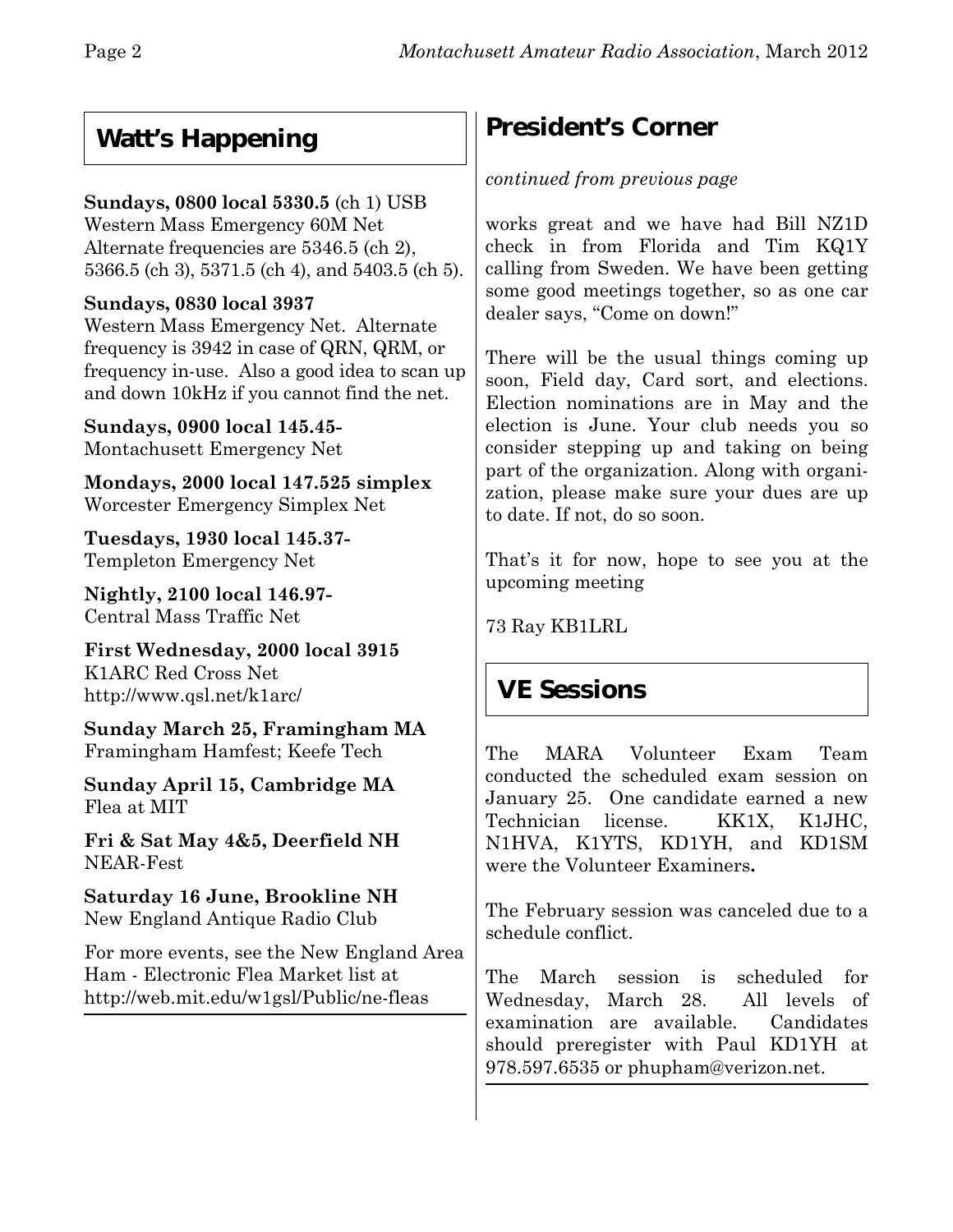## TheMARA W1/GaZette

is published by the Montachusett Amateur Radio Association just prior to the monthly meeting. The newsletter is distributed free to members and friends of Amateur Radio.

Contents copyright © 2012, MARA. Permission to use in other Amateur Radio publications with credit to MARA is hereby granted.

The deadline for materials to appear in the W1/GaZette is noon on the Sunday before the first Wednesday of the month.

#### **NEWSLETTER STAFF:**

| Editors:   | <b>Ralph Swick KD1SM</b>           |
|------------|------------------------------------|
|            | <u>978-582-7351 kd1sm@arrl.net</u> |
| Webmaster: | Paul Upham KD1YH                   |

#### **MEMBERSHIP INFORMATION:**

|              | Club Secretary: Barry Fox W1HFN                   |                      |
|--------------|---------------------------------------------------|----------------------|
| Annual Dues: | Regular<br>Family<br><b>Fixed income</b>          | \$25<br>\$30<br>\$15 |
| Meetings:    | 2nd Wednesday, 7:30pm<br><b>September to June</b> |                      |

Mailing address: MARA PO Box 95 Leominster, MA 01453 Web site: http://www.w1gz.org/

#### **OFFICERS:**

| Ray Lajoie, KB1LRL<br>rplajoie@comcast.net       | President             |
|--------------------------------------------------|-----------------------|
| <b>Ed Hendershaw N1EJH</b>                       | <b>Vice President</b> |
| Barry Fox, W1HFN<br>foxbw@comcast.net            | Secretary             |
| Gordon LaPoint, N1MGO<br>n1mgo@arrl.net          | <b>Treasurer</b>      |
| Charlie Cayen, KT1I<br>kt <sub>1i@arrl.net</sub> | Trustee               |
| MARA owns and operates the W1GZ repeater on      |                       |

145.45 (CTCSS 74.4) in Fitchburg.

Chris KB1WKI was introduced as our newest member and was made to feel welcome.

A motion was made and seconded to accept the previous months minutes as posted in the club newsletter. The Treasurers report was made: balance for Nov-Dec is \$1467.18 with \$155.65 in the repeater fund. The club members paid \$440 towards the cost of the Christmas Party dinner which was \$664.13. The club paid the balance out of the treasury of \$224.13.

Paul KD1YH gave a short synopsis of the status of the IRLP setup.

Ray KB1LRL gave his now-famous Q&A session out of the General Class question pool. Tim KQ1Y got both correct.

The raffle netted \$18 to the club, a nice folding knife and notepad as the prize.

Our guest speaker, Doug K1DG, gave a presentation of the upcoming 2014 WRTC event. It included a video and PP

## **January Meeting Report**

Minutes of the Jan 2012 Meeting of the Montachusett Amateur Radio Association

The meeting was called to order by the president at 7:30PM. Those in attendance were: Ray KB1LRL, Norm W1BYH, Charlie KT1I, Gordon N1MGO, John KK1X, Ken KB1UVP, Gary K1YTS, Paul KD1YH, Al KB1TNN, Tom K1JHC, Tim KQ1Y, Barry W1HFN, our newest member Chris KB1WKI and two guest speakers, Doug K1DG and Dave KM3T.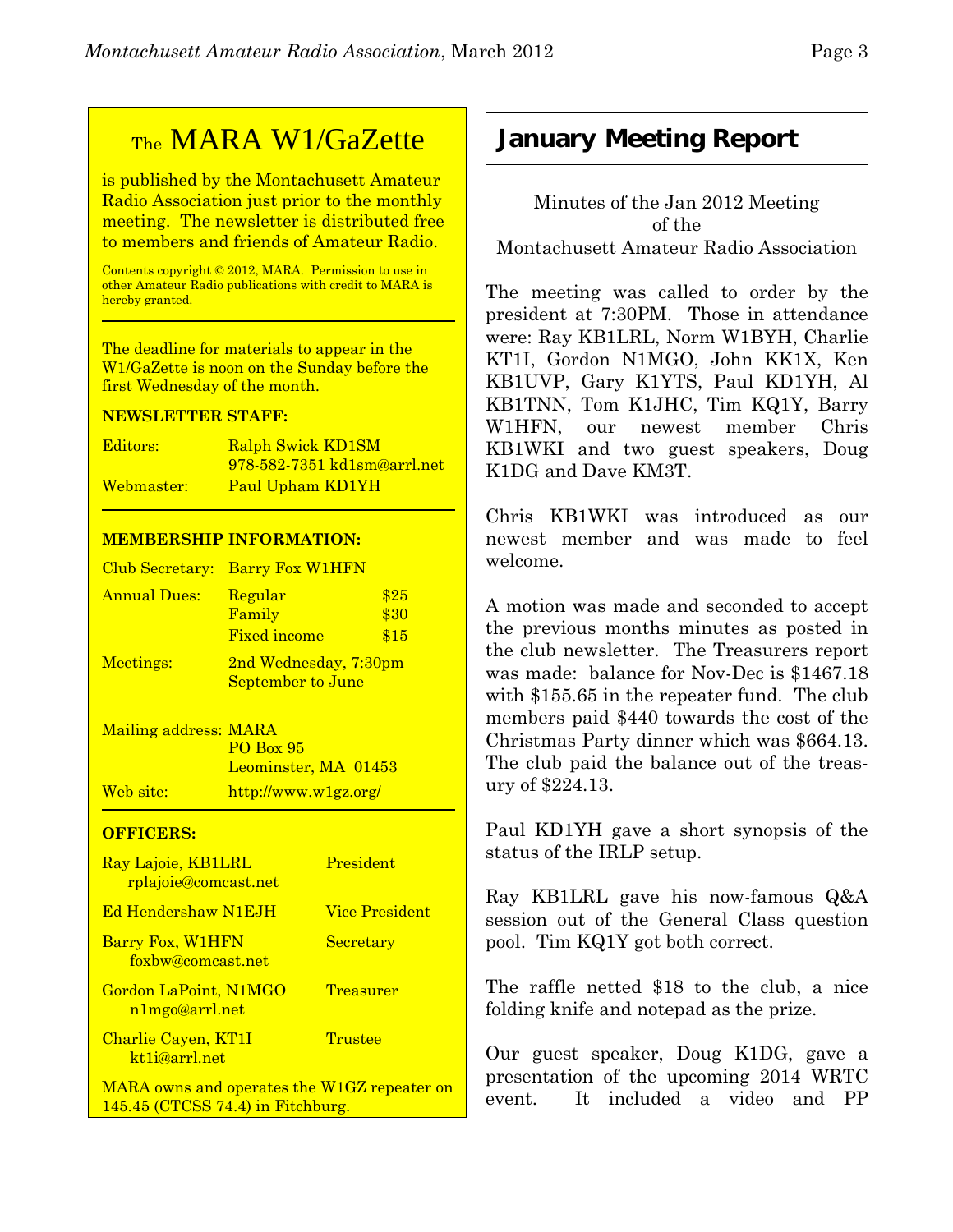presentation. Very informative and very well received. The dates are 8 - 14 July 2014, the sites are all hopefully to be located within a 25 mile circle of Central MA. A request was made for volunteers for this event and eventually even financial support.

A motion was made to adjourn at 8:36 and seconded.

Respectfully Submitted, Barry W1HFN Secretary

## **February Meeting Report**

Minutes of the February 2012 Meeting of the Montachusett Amateur Radio Club

The meeting was called to order at 7:30. Those in attendance were: President, Ray KB1LRL; Treasurer, Gordon N1MGO; Secretary, Barry W1HFN and Al KB1TNN, Tom K1JHC, Gary K1YTS, Charlie KT1I, Norm W1BYH, Paul N1QDX, Paul KD1YH and Ken KB1UVP.

Treasurer's report: income of \$92.00, expenses of \$96.00 and an ending balance of \$1463.18.

The World Radiosport Team Championship for 2014 was discussed. Sholan Farms has agreed to the use of their land on Pleasant St in Leominster for the event. Local clubs assisting in this event are eligible to acquire the towers, antennas, generators, etc. at a good price. While 2014 is a ways off, the club will most likely help out.

Paul N1QDX, was welcomed as our new MEN net control for the first Sunday of the month and did a great job in his first time out.

The Townsend Canoe Race date is TBD, Gary K1YTS will keep us informed as to particulars for that event. Gary also mentioned that our reservation for Mt Wachusett has to be made early, just to get "penciled in" on their calendar.

Tom K1JHC mentioned new rules to go into effect regarding the 60 Meter band. Some discussion followed.

Norm W1BYH mentioned the New England QSO Party on May 5&6. Maybe the club could participate? That is also the dates of NEARFEST.

Gordon N1MGO announced the CQ WPX RTTY contest the weekend of Feb 11&12. All are invited to his QTH to observe and/or participate.

Gordon also gave a presentation on the use and functions of the IRLP system. Very informative and many questions followed.

Ray KB1LRL showed a ham radio video put out by the ARRL. Very good PR info, Ray is hoping to get it on the Fit and Leo Public Access TV channels.

The meeting was adjourned at 9:45.

Respectfully Submitted, Barry W1HFN Secretary

*Ed. update: the Townsend Squannacook canoe and kayak race date is Saturday 14 April.*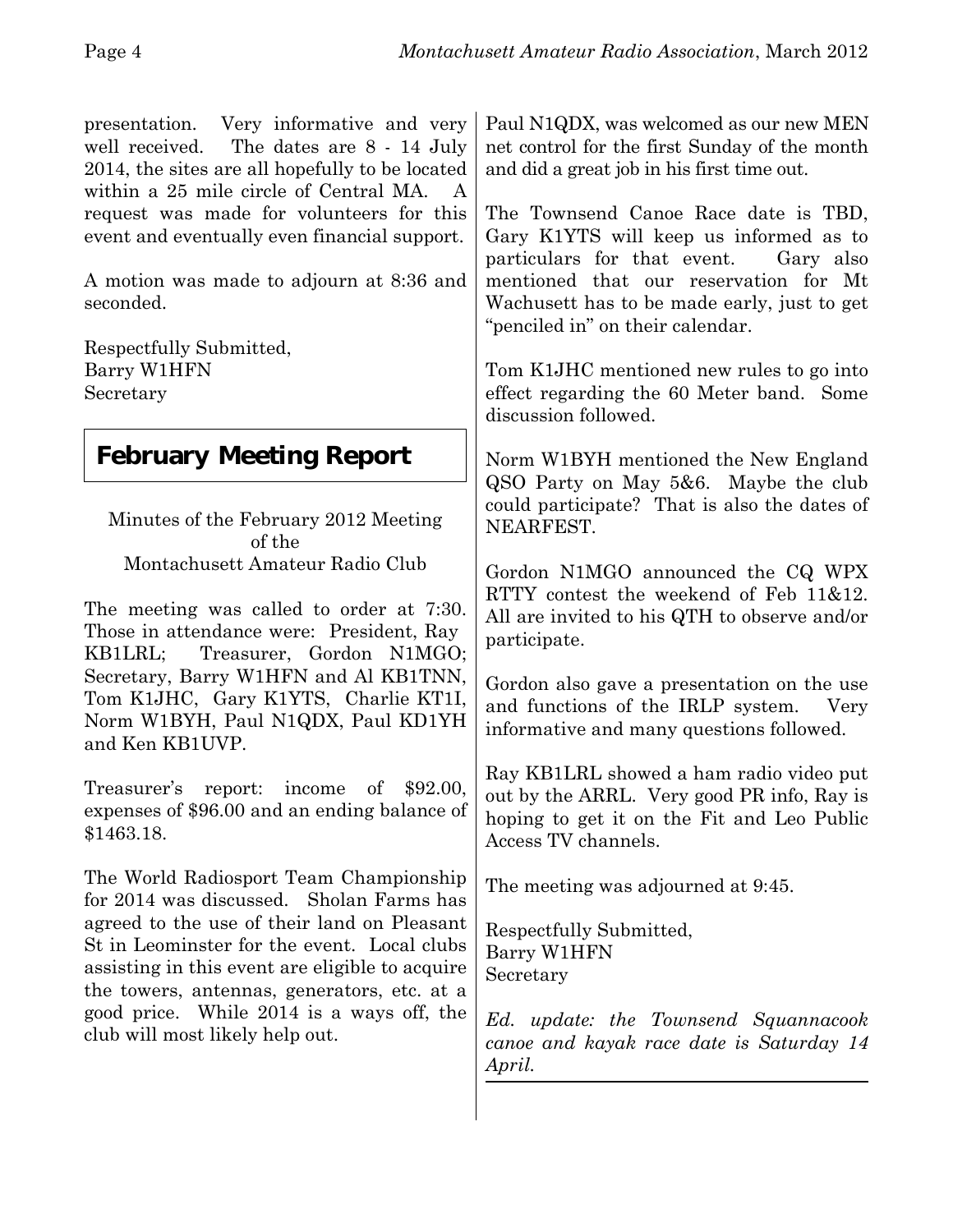## **Convalescing**

Charlie KT1I was in hospital in Worcester but is now released and recuperating with Dave WN1E.

Charlie welcomes email from Club members.

We wish you well, Charlie.

# **MA RACES Evolving**

At a meeting of Amateur Radio operators in the Massachusetts Radio Amateur Civil Emergency Service (MA RACES) on Saturday February 25 Mike Neilsen W1MPN, Acting Massachusetts State RACES Radio Officer, outlined a process that will lead to changes in the RACES program in the Commonwealth of Massachusetts.

These changes accompany a reevaluation by Massachusetts Emergency Management Agency of its own needs for fallback communications support.

Mike told the meeting that the specific details of the new structure for support of MEMA's needs by Amateur Radio operators are still being worked out. Mike outlined some of the many considerations that are influencing the new organizational structure. He reported that a general announcement will be made once the details have been agreed by MEMA and the Amateur Radio emergency communications leadership headed by himself, Rob Macedo KD1CY Eastern Massachusetts ARES SEC and John Ruggiero N2YHK Western Massachusetts ARES SEC. Stay tuned!

#### **Townsend Squannacook Canoe and Kayak Race**

The Townsend Lion's Club will hold its annual Squannacook River Canoe and Kayak race on Saturday April 14.

ARES operators have supported this event for several years, providing coverage at a dozen strategic points along the river course from the VFW in West Townsend to Harbor Pond. Over 100 canoes and kayaks typically enter into this event.

The radio operators track each of the race participants from start to finish allowing the event organizers to dispatch assistance if needed more rapidly and to the part of the river where it may be needed.

Interested operators should contact Gary K1YTS to learn more.

## **Groton Road Race**

The 21st Annual Groton Road Race is scheduled for Sunday, April 29. This event consists of a 5k and 10k foot race along starting down Main Street in Groton and continuing along scenic back roads to return to the starting point. Over a thousand runners participate in this event.

ARES operators have supported the Groton Road Race since the second year. We provide vital communications links between the several public safety agencies who assist the Groton Police Department with traffic control for this event.

Interested operators should contact Ralph KD1SM to learn more.